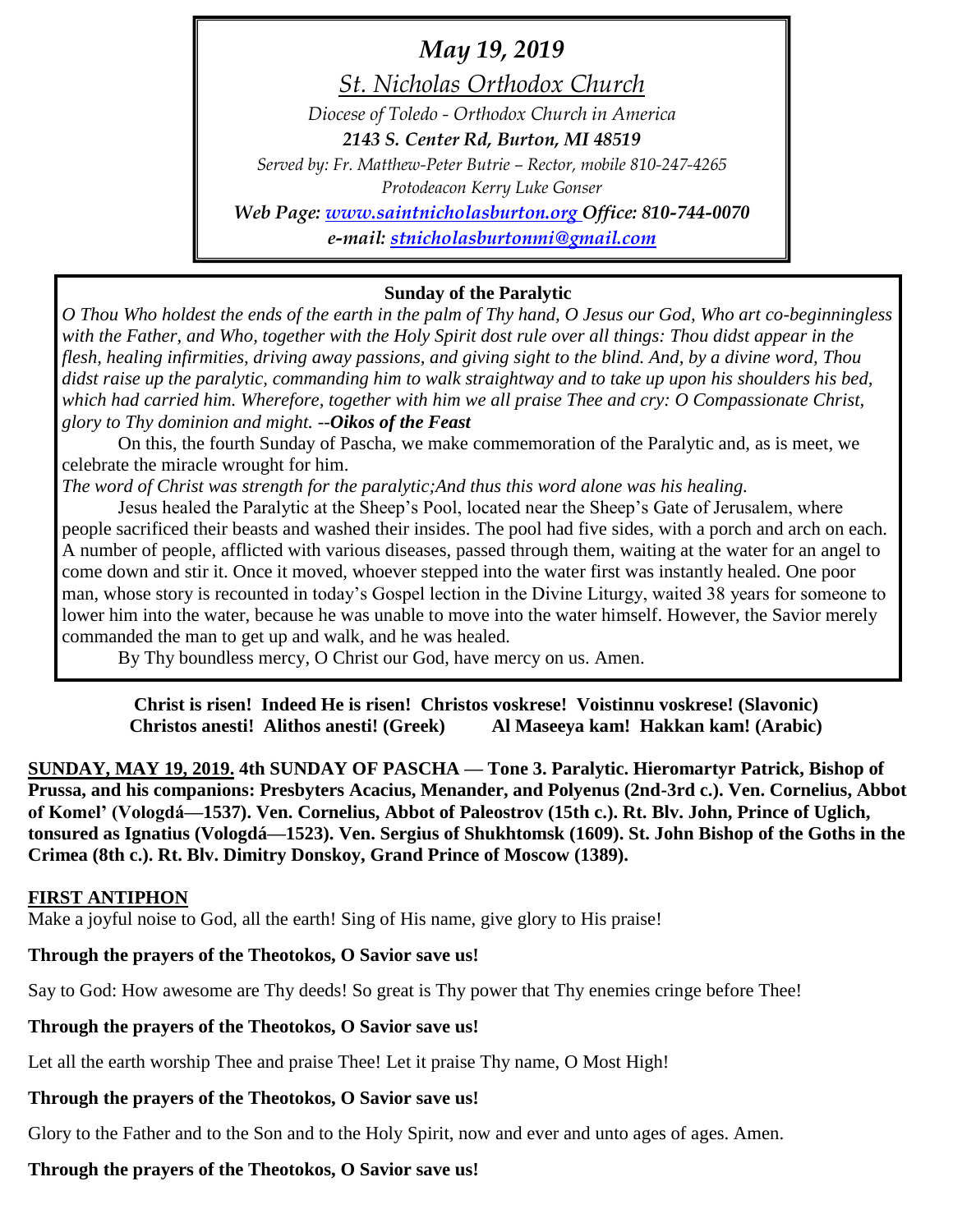#### **SECOND ANTIPHON**

God be bountiful to us and bless us! Show the light of Thy countenance upon us and have mercy on us!

#### **O Son of God who arose from the dead, save us who sing to Thee: Alleluia!**

That we may know Thy way upon the earth, and Thy salvation among all nations!

#### **O Son of God who arose from the dead, save us who sing to Thee: Alleluia!**

Let the people give thanks to Thee, O God! Let all the people give thanks to Thee!

#### **O Son of God who arose from the dead, save us who sing to Thee: Alleluia!**

Glory to the Father and to the Son and to the Holy Spirit, now and ever and unto ages of ages. Amen. Only-begotten Son and immortal Word of God, Who for our salvation didst will to be incarnate of the holy Theotokos and ever-virgin Mary, Who without change became man and wast crucified, O Christ our God, trampling down death by death, Who art one of the Holy Trinity, glorified with the Father and the Holy Spirit: save us!

#### **THIRD ANTIPHON**

Let God arise, let His enemies be scattered; let those who hate Him flee from before His face. **Troparion:** Christ is risen from the dead, trampling down death by death, and upon those in the tombs bestowing life.

As smoke vanishes so let them vanish; as wax melts before the fire.

**Troparion:** Christ is risen from the dead, trampling down death by death, and upon those in the tombs bestowing life.

So the sinners will perish before the face of God; but let the righteous be glad.

**Troparion:** Christ is risen from the dead, trampling down death by death, and upon those in the tombs bestowing life.

This is the day which the Lord has made! Let us rejoice and be glad in it!

**Troparion:** Christ is risen from the dead, trampling down death by death, and upon those in the tombs bestowing life.

#### **TROPARIA**

**(Tone 3)** Let the heavens rejoice! Let the earth be glad! For the Lord has shown strength with His arm. He has trampled down death by death. He has become the first born of the dead. He has delivered us from the depths of hell, and has granted to the world // great mercy.

**(Tone 4)** In truth you were revealed to your flock as a rule of faith, a model of meekness, and teacher of abstinence, so you won the heights by humility, and riches by poverty, O Holy Father Nicholas, intercede with Christ God to save our souls.

#### **KONTAKION**

**(Tone 8)** Thou didst descend into the tomb, O Immortal, Thou didst destroy the power of death. In victory didst Thou arise, O Christ God, proclaiming: "Rejoice!" to the Myrrhbearing Women, granting peace to Thy Apostles, and bestowing resurrection on the fallen.

*The Prokeimenon in the First Tone:* **Let Thy mercy, O Lord, be upon us / as we have set our hope on Thee.** *v:* **Rejoice in the Lord, O you righteous! Praise befits the just!**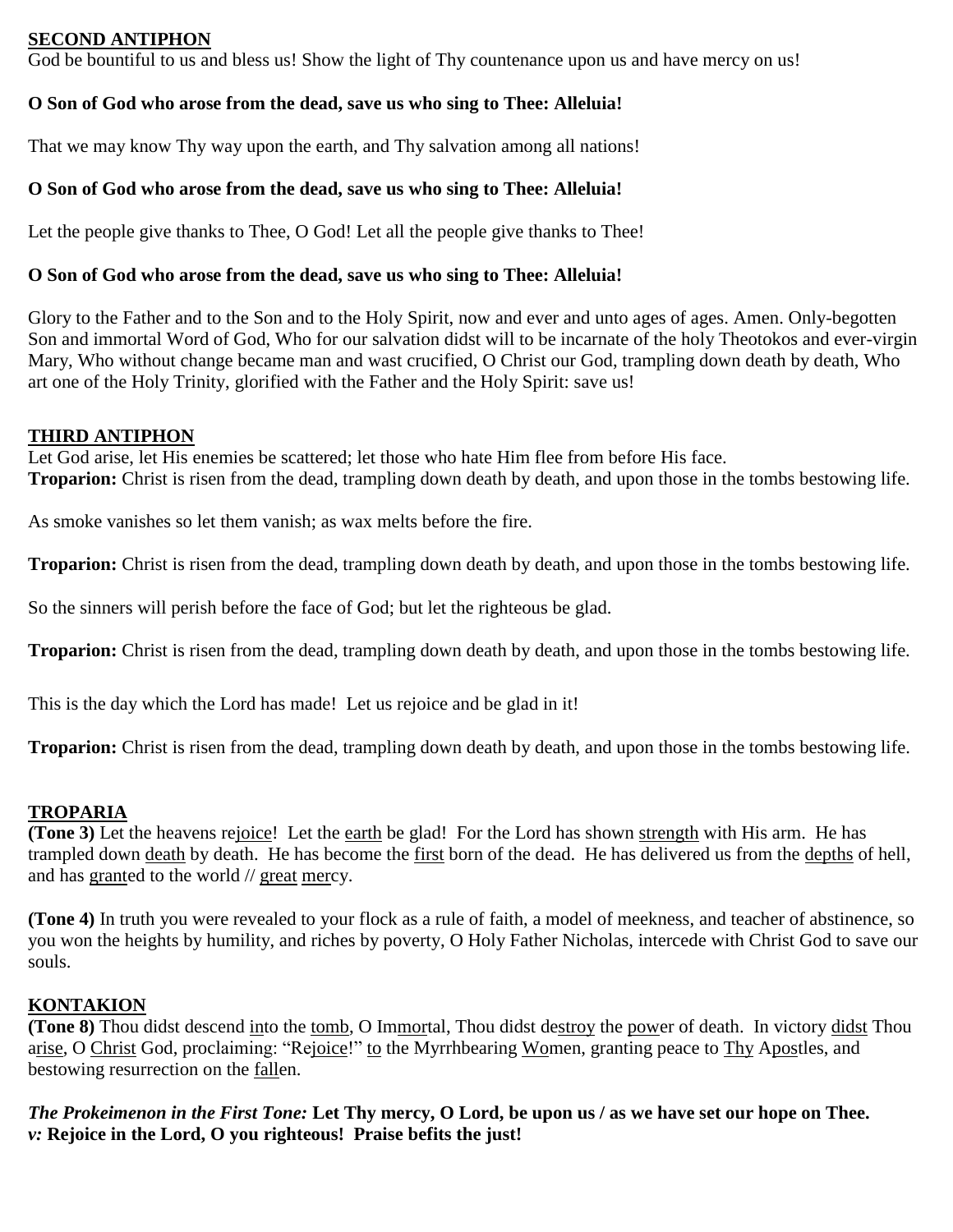#### **THE READING FROM THE ACTS OF THE HOLY APOSTLES (9:32-43)** *In those days:* as Peter went here and

there among them all, he came down also to the saints that lived at Lydda. There he found a man named Aeneas, who had been bedridden for eight years and was paralyzed. And Peter said to him, "Aeneas, Jesus Christ heals you; rise and make your bed." And immediately he rose. And all the residents of Lydda and Sharon saw him, and they turned to the Lord. Now there was at Joppa a disciple named Tabitha, which means Dorcas, that is Gazelle. She was full of good works and acts of charity. In those days she fell sick and died; and when they had washed her, they laid her in an upper room. Since Lydda was near Joppa, the disciples, hearing that Peter was there, sent two men to him entreating him, "Please come to us without delay." So Peter rose and went with them. And when he had come, they took him to the upper room. All the widows stood beside him weeping, and showing tunics and other garments which Dorcas made while she was with them. But Peter put them all outside and knelt down and prayed; then turning to the body he said, "Tabitha, rise." And she opened her eyes, and when she saw Peter she sat up. And he gave her his hand and lifted her up. Then calling the saints and widows he presented her alive. And it became known throughout all Joppa, and many believed in the Lord.

#### *Alleluia, Tone 5*

*v:* **I will sing of Your mercies, O Lord, forever; with my mouth I will proclaim Your truth from generation to generation.**

*v:* **For You have said: "Mercy will be established forever; Your truth will be prepared in the heavens."** 

**THE HOLY GOSPEL ACCORDING TO JOHN (5:1-15)** At that time there was a feast of the Jews, and Jesus went up to Jerusalem. Now there is in Jerusalem by the Sheep Gate a pool, in Hebrew called Bethzatha, which has five porticoes. In these lay a multitude of invalids, blind, lame, paralyzed. One man was there, who had been ill for thirtyeight years. When Jesus saw him and knew that he had been lying there a long time, he said to him, "Do you want to be healed?" The sick man answered him, "Sir, I have no man to put me into the pool when the water is troubled, and while I am going another steps down before me." Jesus said to him, "Rise, take up your pallet, and walk." And at once the man was healed, and he took up his pallet and walked. Now that day was the sabbath. So the Jews said to the man who was cured, "It is the sabbath, it is not lawful for you to carry your pallet." But he answered them, "The man who healed me said to me, `Take up your pallet, and walk.'" They asked him, "Who is the man who said to you, `Take up your pallet, and walk'?" Now the man who had been healed did not know who it was, for Jesus had withdrawn, as there was a crowd in the place. Afterward, Jesus found him in the temple, and said to him, "See, you are well! Sin no more, that nothing worse befall you." The man went away and told the Jews that it was Jesus who had healed him.

#### **The Gospel according to Saint Luke 24:12-35 (5th Matins Gospel)**

But Peter arose and ran to the tomb; and stooping down, he saw the linen cloths lying by themselves; and he departed, marveling to himself at what had happened. Now behold, two of them were traveling that same day to a village called Emmaus, which was seven miles from Jerusalem. And they talked together of all these things which had happened. So it was, while they conversed and reasoned, that Jesus Himself drew near and went with them. But their eyes were restrained, so that they did not know Him. And He said to them, "What kind of conversation is this that you have with one another as you walk and are sad?" Then the one whose name was Cleopas answered and said to Him, "Are You the only stranger in Jerusalem, and have You not known the things which happened there in these days?" And He said to them, "What things?" So they said to Him, "The things concerning Jesus of Nazareth, who was a Prophet mighty in deed and word before God and all the people, and how the chief priests and our rulers delivered Him to be condemned to death, and crucified Him. But we were hoping that it was He who was going to redeem Israel. Indeed, besides all this, today is the third day since these things happened. Yes, and certain women of our company, who arrived at the tomb early, astonished us. When they did not find His body, they came saying that they had also seen a vision of angels who said He was alive. And certain of those who were with us went to the tomb and found it just as the women had said; but Him they did not see. Then He said to them, "O foolish ones, and slow of heart to believe in all that the prophets have spoken! Ought not the Christ to have suffered these things and to enter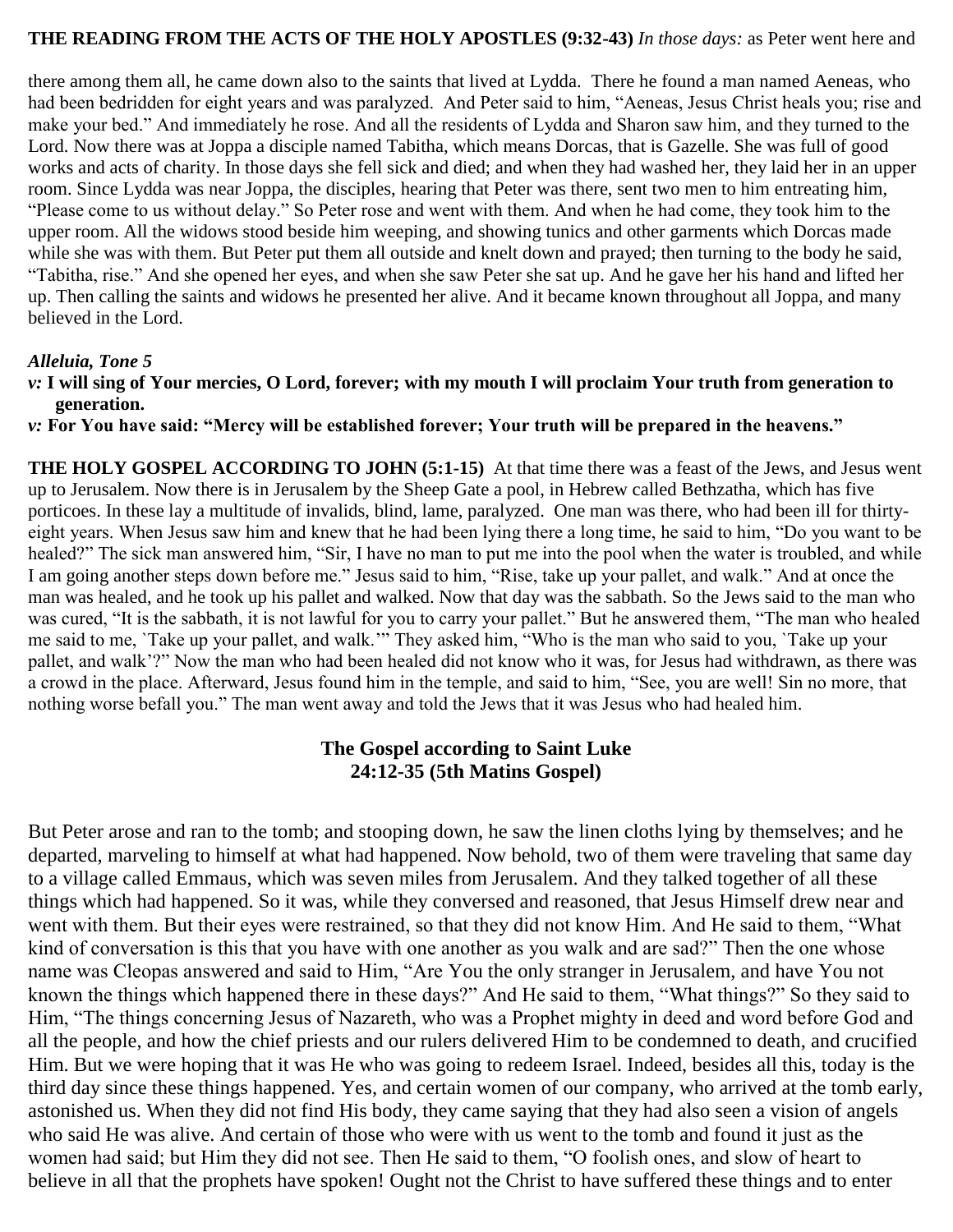into His glory? And beginning at Moses and all the Prophets, He expounded to them in all the Scriptures the things concerning Himself. Then they drew near to the village where they were going, and He indicated that He would have gone farther. But they constrained Him, saying, "Abide with us, for it is toward evening, and the day is far spent." And He went in to stay with them. Now it came to pass, as He sat at the table with them, that He took bread, blessed and broke it, and gave it to them. Then their eyes were opened and they knew Him; and He vanished from their sight. And they said to one another, "Did not our heart burn within us while He talked with us on the road, and while He opened the Scriptures to us?" So they rose up that very hour and returned to Jerusalem, and found the eleven and those who were with them gathered together, saying, "The Lord is risen indeed, and has appeared to Simon!" And they told about the things that had happened on the road, and how He was known to them in the breaking of bread.

# May 19, 2019

## **CANDLE INTENTIONS FOR THE HEALTH AND BLESSINGS OF**  Health & blessing for Alex Popoff & Patsy Angelo & Helen Popoff Fr. Tom, Fr. Dimitrie, Fr. Anthony, Matushka Rose Marie, Angelo, Christine, Aaron, Reggie, Alex, Irene, Rimi, Allen, Deborah, Susan, Luba, David, Anna, Walt, Calvin, Vladimir, Dorothy, John, Rose, David, Allison, Stojan, Mira, Bosa, Christopher, Jeanette, Nicholas, Margaret, Joseph, Ted, Marlene, Gladys, my family and friends **Solution** Joe Tome **Joe Tome** Joe Tome **Joe Tome** Special Intention Joe Tome

# **CANDLE INTENTIONS FOR BLESSED REPOSE**

Jo Ann Havens Peter & Jo Sredich All the mothers, aunts & grandmother of the Gonser & Panoff families Gonser family Evdokia Ponomarenko Lucy Hogg Blessed Repose for our grandson Andrew, Mildred, Dilba, Katherine, Pat, Mitra, Tomka, Luba & Flossie Angelo & Christine Jo Ann Havens Joe Tome

ઓફ્રેંજ ઓફ્રેંજ ઓફ્રેંજ ઓફ્રેંજ ઓફ્રેંજ ઓફ્રેંજ ઓફ્રેંજ ઓફ્રેંજ ઓફ્રેંજ ઓફ્રેંજ ઓફ્રેંજ

**CHRIST IS RISEN! INDEED HE IS RISEN! WELCOME** to all our friends and visitors. A special welcome to Fr. Paul Waters who served Liturgy for us this morning. Please join us in our fellowship hall.

**COFFEE & DONUTS** are being served by the Krigner and Elieff Families in memory of Evanka Elieff (4 years). Memory Eternal!

**NEW WAYS TO GIVE** You can now donate to St. Nicholas with an app on your phone or through our website. Most banks & credit unions also have direct pay available that you can set up through them.



# **OUR CHARITY MINISTRIES**

**HOPE IN A BOX** is collecting bar & hand soap for the month of May. Place the items in the blue box in the hall. Catholic Charities Community Closet will distribute the items.

**FOOD DRIVE** Place non-perishable food items in the other blue box in the hall.

**SAVE THE DATE:** Our next service date at the North End Soup Kitchen is June 6<sup>th</sup>. Please plan to be there and to bring a friend.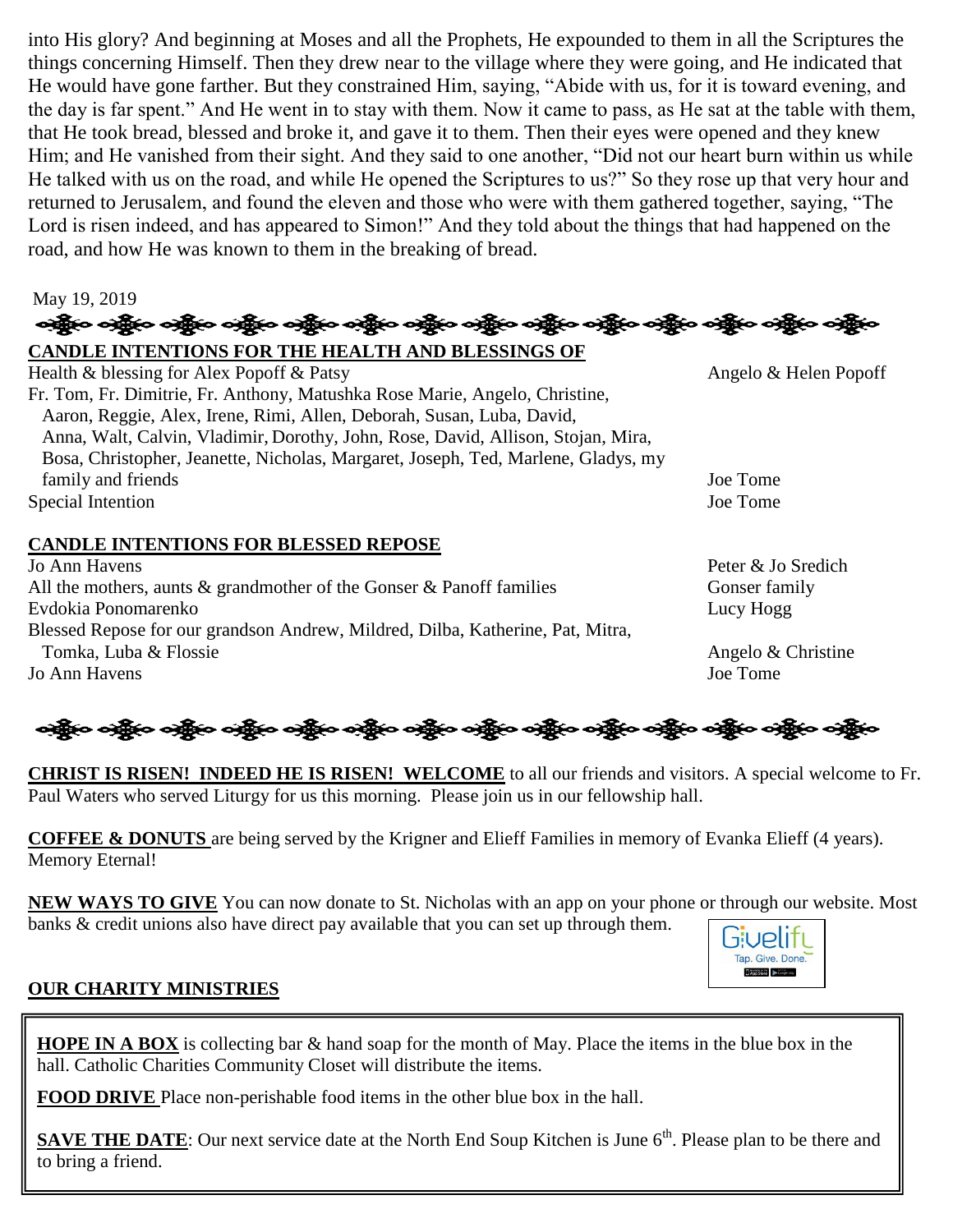# **MACEDONIAN GOLF OPEN**

Spring is here and that can only mean one thing, the Macedonian Open is right around the corner. There are a number of ways to get involved. If you can sponsor a sign it is highly encouraged. Donating a gift card or cash is also helpful to our committee. **This year's outing will be held on Monday, June 17th at the Flint Elks Golf Club. As has been our tradition, that is the Monday after Father's Day.** 

We encourage everyone to participate in some way. Please contact one our committee members if you have any questions. Angelo Panoff, Christine Panoff, Linda Branoff, George Branoff or Chris Nedanis.

**"EXPLORING OUR FAITH"** will meet May 28 at St. George at 6 pm.



 **BLESSING OF GRAVES** will take place on Saturday, May 25 and Sunday, May 26. The Schedule is: Saturday, May 25  $\frac{1}{200}$  9:00 am Evergreen Cemetery beginning inside the chapel with a Trisagion Service<br>ALENDARI 12:30 pm Crestwood Cemetery 12:30 pm Crestwood Cemetery 1:30 pm Sunset Hills Cemetery 2:00 pm New Calvary Cemetery Sunday, May 26 2:00 pm St. Nicholas Cemetery

If there is another cemetery you'd like to be visited, please contact the parish office as soon as possible so that it can be scheduled. If you know anyone who has family buried at the parish cemetery but who are not parishioners of St. Nicholas, please let them know of the date and time for the services at the graves on Sunday, May 26.

**ST. ELISABETH CONVENT** from Minsk, Belarus will be visiting June 5<sup>th</sup>. They will be at St. Nicholas at 11 am & at St. Mary Magdalene at 6 pm. The sisters will give a presentation & have items for sale that are made at the convent.

**POTTED FLOWERS** from Pascha are in the courtyard. They are available to be taken home by the families that sponsored them for Pascha. If there are extras, anyone is welcome to them.

Fr. Matthew will be out of town until May 25. In the event of an emergency, please call Fr. Joe Abud 810-444-9108, Fr. Gabriel Bilas 330-285-1740 or Fr. Robert Royer 810-919-9485.

# **Weekly Schedule:**

| <b>Wednesday, May 22</b> | <b>MIDPENTECOST</b>                                                     |
|--------------------------|-------------------------------------------------------------------------|
| $10 \text{ am}$          | Pan-Orthodox Divine Liturgy at St. Mary Magdalene                       |
| Thursday, May 23         |                                                                         |
| $11:30$ am               | Spring Salad Luncheon at Assumption                                     |
| to $1:30 \text{ pm}$     |                                                                         |
| <b>Saturday, May 25</b>  |                                                                         |
| 9 am                     | Evergreen Cemetery beginning inside the chapel with a Trisagion Service |
| $12:30 \text{ pm}$       | <b>Crestwood Cemetery</b>                                               |
| $1:30 \text{ pm}$        | <b>Sunset Hills Cemetery</b>                                            |
| $2 \text{ pm}$           | New Calvary Cemetery                                                    |
| $5 \text{ pm}$           | <b>Vespers</b>                                                          |
| Sunday, May 26           | <b>SUNDAY OF THE SAMARITAN WOMAN</b>                                    |
| $9:30$ am                | <b>Hours</b>                                                            |
| 10 am                    | Divine Liturgy                                                          |
|                          | <b>Church School</b>                                                    |
| 2 pm                     | <b>St. Nicholas Cemetery</b>                                            |